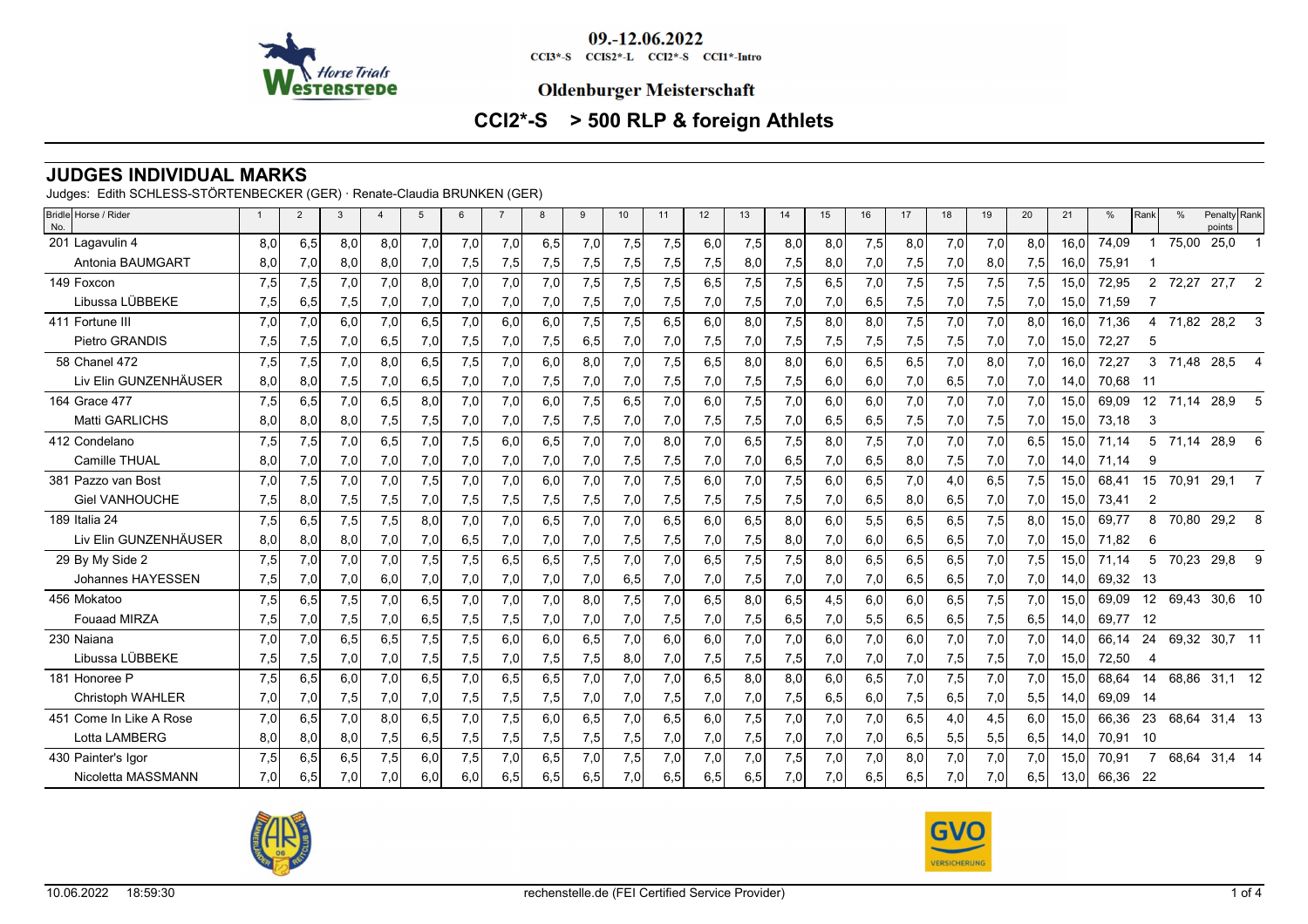

CCI3\*-S CCIS2\*-L CCI2\*-S CCI1\*-Intro

#### **Oldenburger Meisterschaft**

# **CCI2\*-S > 500 RLP & foreign Athlets**

### **JUDGES INDIVIDUAL MARKS**

Judges: Edith SCHLESS-STÖRTENBECKER (GER) · Renate-Claudia BRUNKEN (GER)

| Bridle Horse / Rider<br>No.  |     | $\overline{2}$ | 3   |     | $\overline{5}$ | 6   |     | 8   | 9   | 10               | 11  | 12  | 13  | 14  | 15  | 16  | 17  | 18  | 19  | 20  | 21   | %        | Rank |       | Penalty Rank<br>points |         |
|------------------------------|-----|----------------|-----|-----|----------------|-----|-----|-----|-----|------------------|-----|-----|-----|-----|-----|-----|-----|-----|-----|-----|------|----------|------|-------|------------------------|---------|
| 31 C'est la Vie 94           | 6.0 | 7,0            | 6,5 | 6,0 | 7.0            | 6,0 | 7,0 | 6,5 | 7,5 | 7,0              | 6.5 | 6.0 | 7,5 | 7,0 | 6,5 | 7,0 | 6,5 | 7,0 | 6,5 | 7,0 | 14.0 | 67.27    | 19   | 68,18 |                        | 31,8 16 |
| Dr. Moritz SPONAGEL          | 6,5 | 7,0            | 7,0 | 7,0 | 6,0            | 7,0 | 7,0 | 7,0 | 6,5 | 7,0              | 7,0 | 7,0 | 7,0 | 7,0 | 7,0 | 7,0 | 7,0 | 7,0 | 7,0 | 7,0 | 14,0 | 69,09    | - 14 |       |                        |         |
| 314 Caldwell                 | 7,0 | 7,5            | 7,0 | 7,0 | 6.0            | 7,0 | 6,0 | 6,0 | 6,0 | 6.5              | 6,5 | 6.0 | 7,0 | 7,5 | 5,0 | 6,5 | 7,0 | 5,5 | 7,0 | 5,5 | 14.0 | 65.23    | 29   |       | 68,18 31,8 15          |         |
| Marissa KAMPHUIS             | 7,5 | 7,5            | 7,5 | 8,0 | 6,0            | 7,5 | 7,5 | 7,0 | 7,0 | 6,0              | 7,5 | 7,5 | 7,5 | 7,0 | 6,5 | 7,0 | 7,0 | 6,5 | 7,0 | 6,5 | 15,0 | 71,14    | 8    |       |                        |         |
| 37 Callisto R                | 7,0 | 6,5            | 7,0 | 6,5 | 7,0            | 7,0 | 7,0 | 6.5 | 7,0 | 7.0              | 7,5 | 7,0 | 7,0 | 7,0 | 6,0 | 7,0 | 7,5 | 6.0 | 7,0 | 8,0 | 15.0 | 69.77    | 8    | 67,84 | 32,2 17                |         |
| Liv Elin GUNZENHÄUSER        | 7,0 | 7,0            | 7,5 | 6,5 | 6,0            | 7,0 | 6,0 | 6,5 | 6,0 | 7,0              | 6,5 | 6,5 | 6,0 | 7,0 | 6,0 | 5,5 | 7,0 | 6,0 | 7,0 | 7,0 | 14,0 | 65,91    | -23  |       |                        |         |
| 378 Octano de Penaflor 40 33 | 7,0 | 7,0            | 6,5 | 7,0 | 7.0            | 7.0 | 6,5 | 6,5 | 7,0 | 7.0              | 7.0 | 6.0 | 5,5 | 7,5 | 6,0 | 6,5 | 6,5 | 6,0 | 7,0 | 6.5 | 14.0 | 66.82    | 21   | 67,84 | 32,2 18                |         |
| Esteban BENITEZ VALLE        | 7,0 | 7,0            | 7,0 | 7,0 | 7,0            | 7,0 | 7,0 | 7,0 | 6,5 | 7,0              | 7,0 | 6,5 | 6,5 | 7,0 | 7,0 | 7,0 | 7,0 | 6,5 | 7,0 | 6,5 | 14,0 | 68,86    | - 16 |       |                        |         |
| 82 Coin Toss                 | 7.0 | 7.0            | 7,0 | 5,5 | 7.0            | 7.0 | 6.5 | 6.5 | 7.0 | 6.5              | 7.5 | 6.5 | 7,0 | 7,0 | 6,0 | 6,0 | 6,0 | 6,5 | 7,0 | 7,0 | 14.0 | 67.05    | 20   |       | 67,73 32,3 19          |         |
| Dr. Moritz SPONAGEL          | 7,0 | 7,0            | 6,5 | 6,0 | 7,5            | 7,0 | 6,5 | 7,0 | 6,5 | 7,0              | 7,0 | 7,0 | 6,5 | 7,0 | 6,5 | 6,5 | 7,0 | 7,0 | 7,0 | 7,0 | 14,0 | 68,41    | - 18 |       |                        |         |
| 142 FBW Duke's Daylight      | 6,5 | 8,0            | 7,0 | 7,0 | 7,0            | 7,5 | 6,5 | 6,5 | 7,0 | 7,5              | 7,0 | 6,5 | 6,5 | 7,5 | 5,5 | 5,5 | 8,0 | 7,0 | 7,0 | 7,0 | 15.0 | 69,55    | 10   |       | 67,73 32,3 19          |         |
| Eva TERPELUK                 | 6,5 | 7,5            | 7,0 | 6,5 | 6,5            | 7,0 | 6,5 | 6,5 | 6,5 | 7,0              | 6,5 | 6,5 | 6,5 | 7,0 | 6,5 | 6,0 | 7,5 | 6,0 | 6,0 | 6,0 | 13,0 | 65,91    | - 24 |       |                        |         |
| 457 Rousseaus Mademoiselle   | 7,0 | 7,5            | 5,5 | 7,0 | 6,5            | 7,0 | 6,0 | 6.0 | 6,0 | 7.0              | 6,5 | 6.0 | 7,0 | 7,0 | 7,5 | 6,5 | 7,0 | 7,0 | 7,0 | 7,0 | 15.0 | 67.73    | 17   |       | 67,50 32,5 21          |         |
| Jule WEWER                   | 7,5 | 7,5            | 7,0 | 6,5 | 7,0            | 7,0 | 6,0 | 7,0 | 6,0 | 7,0              | 6,5 | 7,0 | 6,5 | 7,0 | 7,0 | 6,0 | 7,5 | 6,0 | 6,0 | 6,0 | 14,0 | 67.27    | - 20 |       |                        |         |
| 392 The Diamond Queen        | 7,0 | 7,5            | 6,0 | 7,0 | 6,0            | 7,0 | 6,0 | 6,0 | 7,0 | 7,5              | 6.0 | 6,0 | 7,0 | 7,5 | 7,5 | 5,0 | 6,0 | 6,0 | 6,5 | 7,0 | 15.0 | 66,59    | 22   | 67,27 | 32,7 22                |         |
| Shirley SCHOLTEN             | 7,0 | 7,0            | 7,0 | 6,5 | 6,5            | 6,5 | 6,0 | 7,0 | 6,5 | 7,5              | 7,0 | 7,0 | 6,5 | 7,0 | 7,0 | 6,0 | 7,5 | 6,5 | 7,0 | 6,5 | 14,0 | 67,95    | - 19 |       |                        |         |
| 204 Laureus                  | 6.5 | 7,0            | 7,0 | 6.5 | 7,5            | 7,5 | 6,5 | 6,5 | 7,0 | 7.0 <sub>l</sub> | 6,5 | 6,5 | 7,0 | 6,5 | 7,0 | 6,0 | 7,5 | 7,0 | 7,0 | 7,5 | 15.0 | 69.32    | 11   |       | 67,16 32,8 23          |         |
| Katharina KOPP               | 6,5 | 6,5            | 6,0 | 6,0 | 7,0            | 7,0 | 6,5 | 7,0 | 6,5 | 6,5              | 6,5 | 6,5 | 6,5 | 6,0 | 6,5 | 6,5 | 6,0 | 6,0 | 7,0 | 7,0 | 13,0 | 65,00    | - 28 |       |                        |         |
| 341 Galante                  | 6,5 | 6,5            | 7,0 | 6,5 | 7,0            | 7,0 | 7,0 | 6,0 | 7,5 | 7,0              | 6,5 | 6,0 | 5,0 | 7,0 | 6,5 | 5,5 | 5,0 | 6,0 | 6,5 | 5,5 | 14,0 | 64.32    | -31  |       | 66,48 33,5 25          |         |
| Kristy SNEPVANGERS           | 7,5 | 7,0            | 7,5 | 7,5 | 7,0            | 7,0 | 7,0 | 7,5 | 7,5 | 7,0              | 7,0 | 7,0 | 5,0 | 7,0 | 7,0 | 5,0 | 5,5 | 7,0 | 7,5 | 6,5 | 14,0 | 68.64    | - 17 |       |                        |         |
| 364 Jim Knopf P              | 7,0 | 7,0            | 6,5 | 7.0 | 5,5            | 7,0 | 7,0 | 6.0 | 7,5 | 6.5              | 7.0 | 6,5 | 7,5 | 7,5 | 6,0 | 7,0 | 6.0 | 6,0 | 7,0 | 6.0 | 15.0 | 67,50    | 18   |       | 66,48 33,5 24          |         |
| Kerstin HÄUSERMANN           | 7,5 | 7,0            | 6,0 | 7,0 | 6,0            | 7,0 | 7,0 | 7,0 | 6,5 | 6,0              | 6,5 | 7,0 | 6,5 | 6,5 | 5,5 | 6,0 | 6,0 | 6,0 | 6,5 | 6,5 | 14.0 | 65.45    | -26  |       |                        |         |
| 460 Bofey Click              | 6,5 | 7,0            | 7,0 | 7.0 | 6,5            | 7.0 | 6.5 | 6.0 | 7,5 | 5.0              | 7.0 | 6,5 | 7,5 | 7,0 | 7,0 | 7,0 | 7,5 | 7,0 | 7,0 | 7,0 | 14.0 | 68,41    | 16   | 66,36 | 33,6 26                |         |
| Sanna SILTAKORPI             | 6,5 | 7,0            | 6,5 | 6,5 | 6,0            | 7,0 | 6,5 | 7,0 | 6,5 | 4,5              | 7,0 | 7,0 | 6,5 | 6,5 | 6,0 | 6,0 | 7,0 | 6,5 | 6,5 | 5,5 | 13,0 | 64,32    | -32  |       |                        |         |
| 362 It Takes Two             | 6.5 | 6,0            | 5,5 | 6.0 | 7,0            | 6,5 | 7,0 | 7,0 | 7,0 | 7.0              | 6.0 | 6.0 | 7.0 | 6.5 | 6,0 | 6,5 | 7,0 | 7,0 | 6,0 | 7,0 | 14.0 | 65,68    | 25   |       | 65,80 34,2 27          |         |
| Sarah VAN LEEUWEN            | 7,0 | 6,5            | 6,0 | 5,5 | 7,0            | 7,0 | 6,5 | 7,0 | 6,5 | 7,5              | 6,5 | 7,0 | 6,5 | 7,0 | 6,5 | 6,5 | 7,0 | 6,5 | 6,0 | 6,0 | 13,0 | 65,91    | 24   |       |                        |         |
| 398 Watermill Wedgwood       | 6,5 | 7,5            | 6,0 | 6,5 | 6,5            | 6,0 | 6,5 | 6,5 | 7,0 | 6.0              | 7,0 | 6,0 | 7,0 | 7,0 | 7,0 | 6,5 | 7,0 | 7,0 | 6,0 | 7,0 | 14.0 | 65.68    | 25   |       | 65,11 34,9 28          |         |
| Noor KUILBOER                | 7,5 | 7,5            | 6,5 | 6,5 | 6.0            | 7.0 | 6,5 | 6,5 | 6,5 | 6,0              | 6,5 | 7.0 | 6.0 | 6,5 | 6,5 | 5,5 | 6,5 | 6,5 | 7,0 | 6,5 | 13,0 | 64,55 31 |      |       |                        |         |



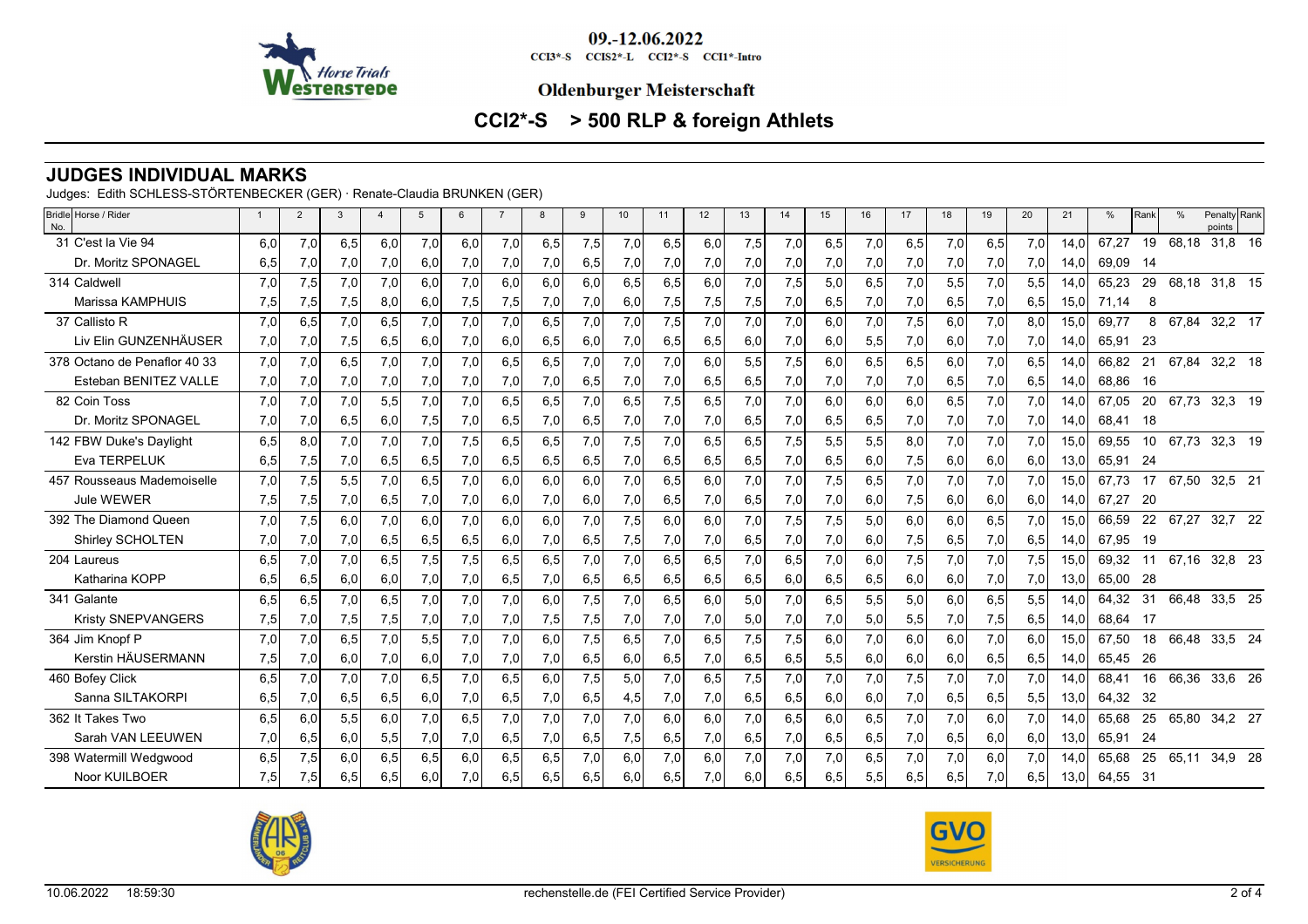

CCI3\*-S CCIS2\*-L CCI2\*-S CCI1\*-Intro

#### **Oldenburger Meisterschaft**

# **CCI2\*-S > 500 RLP & foreign Athlets**

## **JUDGES INDIVIDUAL MARKS**

Judges: Edith SCHLESS-STÖRTENBECKER (GER) · Renate-Claudia BRUNKEN (GER)

| Bridle Horse / Rider<br>No. |     | $\overline{2}$ | 3   | $\overline{4}$ | $\overline{5}$ | 6   | $\overline{7}$ | 8   | 9   | 10   | 11  | 12  | 13  | 14  | 15  | 16  | 17  | 18  | 19  | 20  | 21   | %        | Rank | $\frac{0}{c}$ | Penalty Rank<br>points |  |
|-----------------------------|-----|----------------|-----|----------------|----------------|-----|----------------|-----|-----|------|-----|-----|-----|-----|-----|-----|-----|-----|-----|-----|------|----------|------|---------------|------------------------|--|
| 440 Irma Peternella         | 6,5 | 6,5            | 6,5 | 6,5            | 5,0            | 6,5 | 7,0            | 6,5 | 7,0 | 6,5  | 7,5 | 6,5 | 7,0 | 7,0 | 6,0 | 5,5 | 7,0 | 6,5 | 6,5 | 6,5 | 14.0 | 65.68    | 25   | 64,77         | 35,2 29                |  |
| <b>Renske KROEZE</b>        | 6,5 | 6,0            | 6,5 | 6,5            | 6,5            | 6,5 | 7,0            | 7,0 | 6,5 | 7,01 | 7,0 | 7,0 | 6,5 | 6,0 | 6,0 | 6,0 | 6,0 | 5,5 | 6,0 | 5,5 | 13.0 | 63.86    | - 34 |               |                        |  |
| 253 Quirinius 6             | 7,0 | 7.0            | 6,5 | 7.0            | 6.0            | 6,5 | 7,0            | 7,0 | 7,0 | 5.0  | 6.5 | 6.0 | 7,0 | 6,0 | 5,5 | 6,0 | 6,0 | 6,5 | 7,0 | 5.0 | 14.0 | 64,32    | 31   | 64,66         | 35,3 30                |  |
| Dr. Moritz SPONAGEL         | 7,5 | 6,5            | 7,0 | 7,0            | 6,0            | 7,0 | 7,0            | 6,5 | 7,0 | 6,0  | 6,5 | 6,5 | 6,5 | 7,0 | 5,0 | 6,0 | 6,5 | 6,5 | 6,0 | 5,0 | 14,0 | 65,00 27 |      |               |                        |  |
| 431 Davos 77                | 7,0 | 7,0            | 5,0 | 6,5            | 5,0            | 6.0 | 7,0            | 6.0 | 7,0 | 6.0  | 7.0 | 6.0 | 6,5 | 7,0 | 7,0 | 6,5 | 6,5 | 6,0 | 6,0 | 6.0 | 14.0 | 64.09    | 33   | 64,43         | 35,6 31                |  |
| Ingrid SCHENK               | 8,0 | 8,0            | 6,5 | 6,5            | 6,5            | 6,0 | 6,5            | 6,0 | 6,5 | 7,0  | 6,5 | 6,5 | 6,0 | 6,5 | 7,0 | 6,5 | 6,0 | 5,5 | 6,5 | 6,0 | 12,0 | 64.77    | 30   |               |                        |  |
| 285 Snipes                  | 7,0 | 7,0            | 5,0 | 6,0            | 7,0            | 6,5 | 6,5            | 6,0 | 6,5 | 6,5  | 7,0 | 6,0 | 7,0 | 7,0 | 5,5 | 5,0 | 6,5 | 6,5 | 6,0 | 6.0 | 14.0 | 63,86    | 34   | 64,32         | 35,7 32                |  |
| <b>Jule WEWER</b>           | 7,0 | 7,0            | 5,5 | 6,5            | 6,0            | 7,0 | 7,0            | 7,0 | 5,5 | 6,5  | 7,0 | 7,0 | 6,0 | 6,0 | 6,0 | 5,5 | 7,5 | 6,5 | 7,0 | 5,0 | 14,0 | 64.77    | - 29 |               |                        |  |
| 340 Forever                 | 7,0 | 7,0            | 5,5 | 6,0            | 7,0            | 6,5 | 6,0            | 6,0 | 6,0 | 6.0  | 6,0 | 6,0 | 5,0 | 6,0 | 5,5 | 5,5 | 7,0 | 7,0 | 6,5 | 6.0 | 12,0 | 61,59    | 37   | 64,20         | 35,8 33                |  |
| Roxana GRAMAN               | 8,0 | 7,0            | 6,5 | 7,0            | 7,0            | 7,0 | 7,0            | 7,0 | 6,5 | 6,5  | 6,0 | 6,0 | 6,0 | 6,5 | 6,0 | 6,0 | 7,5 | 7,0 | 7,0 | 5,5 | 14,0 | 66.82    | 21   |               |                        |  |
| 380 Oxygene Courtier        | 7,0 | 7,0            | 5,0 | 6,0            | 6,5            | 7,0 | 6,0            | 6,5 | 7,0 | 6.0  | 6,5 | 6,5 | 6,5 | 6,5 | 6,5 | 7,0 | 7,0 | 7,0 | 5,0 | 4,0 | 13,0 | 63,41    | 35   | 63,30         | 36,7 34                |  |
| Virginie CAULIER            | 7,0 | 7,0            | 6,5 | 6,5            | 6,0            | 7,0 | 6,5            | 6,5 | 6,5 | 6,0  | 6,5 | 6,5 | 6,5 | 6,0 | 6,5 | 6,0 | 7,0 | 6,0 | 5,5 | 5,0 | 12,0 | 63,18    | - 36 |               |                        |  |
| 338 Esther du Maillet       | 7,0 | 6,0            | 6,0 | 6,5            | 7,5            | 7,0 | 5,5            | 6,0 | 5,5 | 6,5  | 6,5 | 5,0 | 6,0 | 7,0 | 5,5 | 5,0 | 6,5 | 5,0 | 6,5 | 5,5 | 13,0 | 61.36    | 38   |               | 62,84 37,2 35          |  |
| <b>Valentine EMSENS</b>     | 6,5 | 6,5            | 7,0 | 6,5            | 6,5            | 7,0 | 6,5            | 6,5 | 6,0 | 6,0  | 6,0 | 6,5 | 7,0 | 6,5 | 6,0 | 5,5 | 7,0 | 6,0 | 7,0 | 6,0 | 13,0 | 64,32    | - 32 |               |                        |  |
| 349 H.cvclon                | 6.5 | 6,5            | 6,5 | 5,0            | 5,0            | 6,5 | 6,0            | 6,0 | 6,5 | 4,0  | 6,5 | 6,0 | 6,5 | 6,0 | 5,5 | 5,5 | 5,5 | 6,5 | 6,0 | 6,5 | 13.0 | 60.00    | 41   | 61.70         | 38,3 36                |  |
| <b>Valentine EMSENS</b>     | 7,0 | 7,0            | 7,0 | 6,5            | 6,0            | 7,0 | 6,5            | 6,5 | 6,0 | 5,0  | 6,5 | 6,5 | 6,5 | 7,0 | 6,0 | 6,0 | 5,0 | 6,0 | 6,0 | 6,5 | 13,0 | 63,41    | 35   |               |                        |  |
| 376 Mandoble                | 7,5 | 4,0            | 6,0 | 5,5            | 6,5            | 7,0 | 7,0            | 6,5 | 7,0 | 6,5  | 7,5 | 7,0 | 6,5 | 7,0 | 6,0 | 7,0 | 6,0 | 5,5 | 7,0 | 7,0 | 14.0 | 64.55    | 30   |               | 61,59 38,4 37          |  |
| Nicolas MÜLLER              | 6,0 | 5,5            | 5,5 | 6,0            | 6,5            | 6,5 | 6,0            | 6,0 | 6,0 | 5,5  | 6,0 | 6,0 | 6,0 | 5,5 | 5,5 | 6,0 | 6,5 | 6,0 | 6,0 | 6,0 | 12,0 | 58,64    | -43  |               |                        |  |
| 383 Princess Canna          | 7,0 | 7,0            | 5,5 | 6,0            | 5,0            | 6,5 | 6,5            | 6,0 | 6,5 | 6,0  | 6,5 | 6,0 | 5,0 | 6,5 | 5,5 | 5,0 | 5,5 | 6,5 | 6,5 | 5,0 | 13,0 | 60,45    | 40   | 61,48         | 38,5 38                |  |
| <b>Puck BUIJNSTERS</b>      | 6,5 | 7,0            | 6,5 | 6,5            | 6,0            | 6,5 | 6,5            | 6,5 | 6,0 | 6,5  | 6,5 | 6,5 | 5,5 | 6,5 | 6,0 | 5,5 | 5,5 | 5,5 | 6,5 | 6,0 | 13,0 | 62,50    | -37  |               |                        |  |
| 172 Happy Lady 12           | 5,5 | 7,0            | 5,5 | 6,5            | 5,0            | 7,0 | 6,0            | 6.0 | 7,0 | 3.0  | 6,0 | 6.0 | 6,5 | 6,0 | 6,0 | 7,0 | 7,0 | 7,0 | 7,0 | 7,0 | 13.0 | 62,27    | 36   | 61,48         | 38,5 39                |  |
| Kim HEITMANN                | 7,0 | 6,5            | 6,0 | 5,0            | 5,0            | 7,0 | 6,0            | 6,0 | 6,0 | 5,0  | 5,5 | 6,0 | 6,0 | 6,0 | 6,0 | 5,5 | 7,0 | 6,5 | 6,5 | 7,0 | 12,0 | 60,68    | - 41 |               |                        |  |
| 348 Gyon                    | 7,5 | 7,0            | 6,0 | 7,5            | 5,5            | 5,0 | 5,5            | 5,5 | 7,0 | 6,5  | 6,5 | 6,0 | 7,0 | 6,0 | 8,0 | 6,5 | 7,5 | 6,5 | 6,0 | 7,5 | 14.0 | 65.68    | 25   | 61,25         | 38,8 40                |  |
| Lucy GROENEN                | 6,5 | 6,5            | 6,0 | 6,0            | 5,5            | 5,5 | 5,5            | 5,5 | 5,5 | 5,0  | 5,5 | 5,5 | 5,5 | 5,0 | 6,0 | 5,5 | 7,0 | 6,0 | 5,5 | 5,0 | 11.0 | 56.82    | -46  |               |                        |  |
| 335 Eastbourne E            | 6.0 | 6.0            | 5,5 | 6.0            | 7,5            | 6.0 | 6.5            | 6.0 | 6,0 | 5,5  | 6.5 | 6.0 | 6,0 | 6,0 | 6,0 | 5,0 | 6.0 | 6,5 | 6.0 | 6.0 | 13.0 | 60,91    | 39   | 60,80         | 39,2 41                |  |
| <b>Bianca VAN WIJK</b>      | 6,5 | 6,5            | 6,5 | 5,5            | 7,0            | 6,5 | 6,0            | 6,5 | 6,0 | 5,5  | 6,5 | 6,5 | 6,0 | 5,0 | 5,5 | 5,0 | 6,0 | 5,5 | 6,0 | 6,0 | 13,0 | 60,68    | -40  |               |                        |  |
| 459 Amaris                  | 7,0 | 6,0            | 5,0 | 6,0            | 5,5            | 6.5 | 6,5            | 6.0 | 6,0 | 5.0  | 6.0 | 5,0 | 5,5 | 5,5 | 5,5 | 5,5 | 6,0 | 4,0 | 6,0 | 6,5 | 13.0 | 58.18    | 44   |               | 59,66 40,3 42          |  |
| Sanna SILTAKORPI            | 7,5 | 7,0            | 7,0 | 7,0            | 5,5            | 7,0 | 7,0            | 6,5 | 6,5 | 6,0  | 5,5 | 6,0 | 6,0 | 5,0 | 6,5 | 5,5 | 5,0 | 5,0 | 5,5 | 5,5 | 12,0 | 61,14    | -39  |               |                        |  |